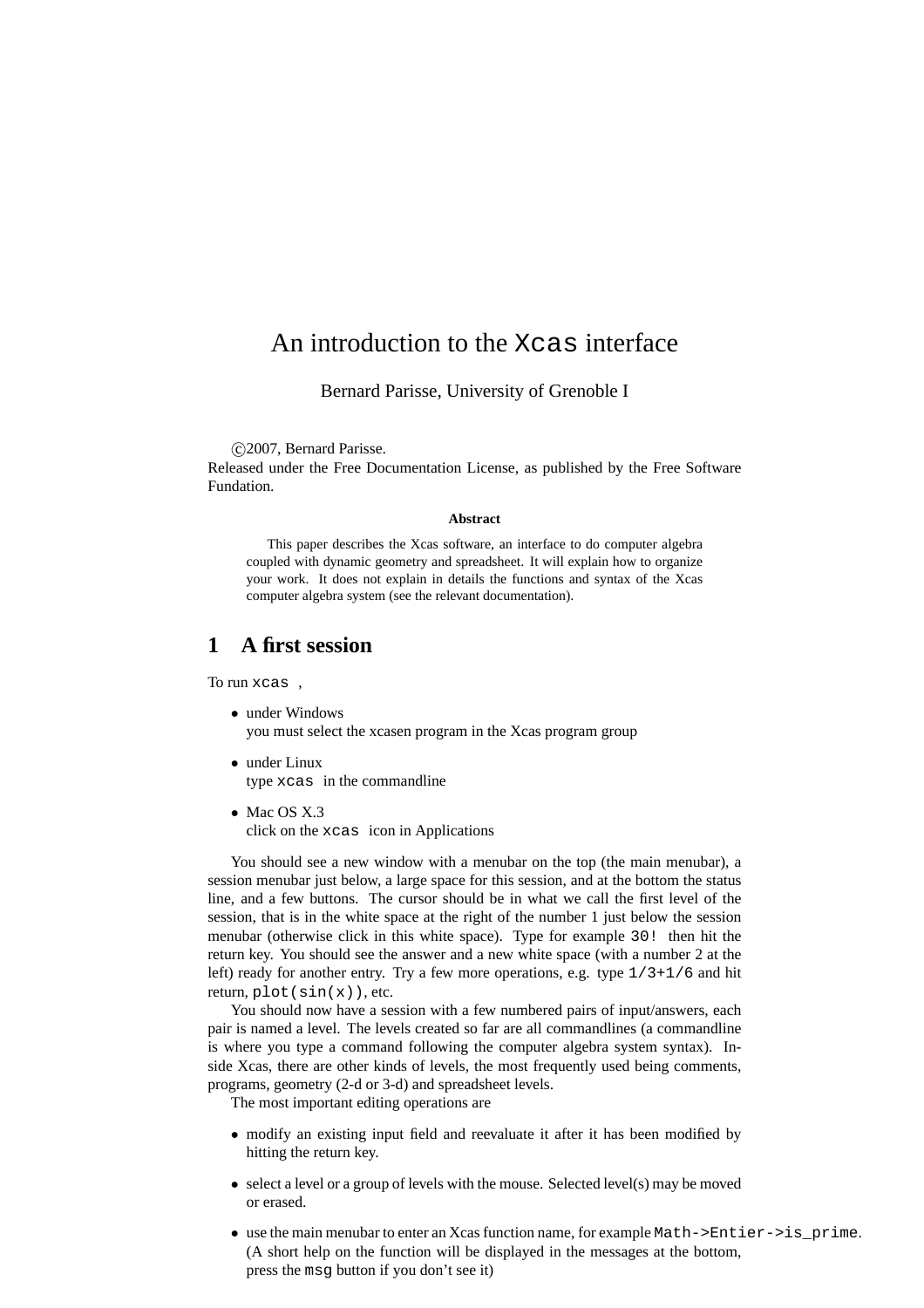• copy-paste, which follows Windows rules (Ctrl-C copy, Ctrl-X cut, Ctrl-V paste) or Linux rules (select with the mouse to copy, paste with the middle mouse button or with the paste button at the bottom).

Online help may be accessed using the main menubar Help->Index (short help) and Help->Manuals (long help currently available in French only, you are welcome to volunteer for translation!). If you know a function name, you can also type the beginning and hit the tabulation key (at the left of the Q key on a qwerty keyboard) or the ? key.

You can save your work using the Save button or the File session menubar (not the main menubar). Other disk and printing operations are also accessed from the session menubar.

The software configuration parameters are grouped in three sections: cas (computer algebra system), geo (geometry and graphics), general (everything else). The main menubar Cfg item will help you modify the configuration.

There are four kinds of buttons at the bottom of the Xcas window :

- at the left, blue switch buttons that make appear or disappear the short online help, a scientific keyboard, a bandeau (like the menu but as persistent buttons), the message area.
- in the middle left the TeX button that is used to convert in T<sub>E</sub>X a selected mathematical formula or a submatrix (inside the spreadsheet)
- in the middle the cas status button (in red, displaying the number of digits, the angle unit, etc.), you can hit it to modify the cas configuration
- at the right, a STOP button to interrupt a computation, a backspace button (useful for devices without keyboard like PDA), a paste button and a return button.

In the next sections, we will explain in more details the capabilities of the Xcas interface: online help, the different kinds of levels, the management of sessions and the configuration.

## **2 Online help**

If you know a commandname but want to check the syntax, type the beginning of the commandname, then the tabulation key, this will display the command index, with the current position at the first command after the commandname begin. You have a short description and a few examples displayed. Clicking on an example should complete the commandline with this example. You can get more details on the command (currently available in French only) with the Details button.

If you don't know the commandname, you might find them using the menus or browsing the (French) table of contents of a manual. If you know the TI89 or the Maple language, you can try their commandnames.

## **3 Level types**

Each session is a numbered collection of levels, each level has a type like commandline, comment, spreadsheet, program, 2-d or 3-d geometry or logo.

### **3.1 Commandline**

If no commandline is available, you can get a new one by the Edit->Add->entry menu. You can modify existing commandlines or write in a new commandline. The following shortcuts are available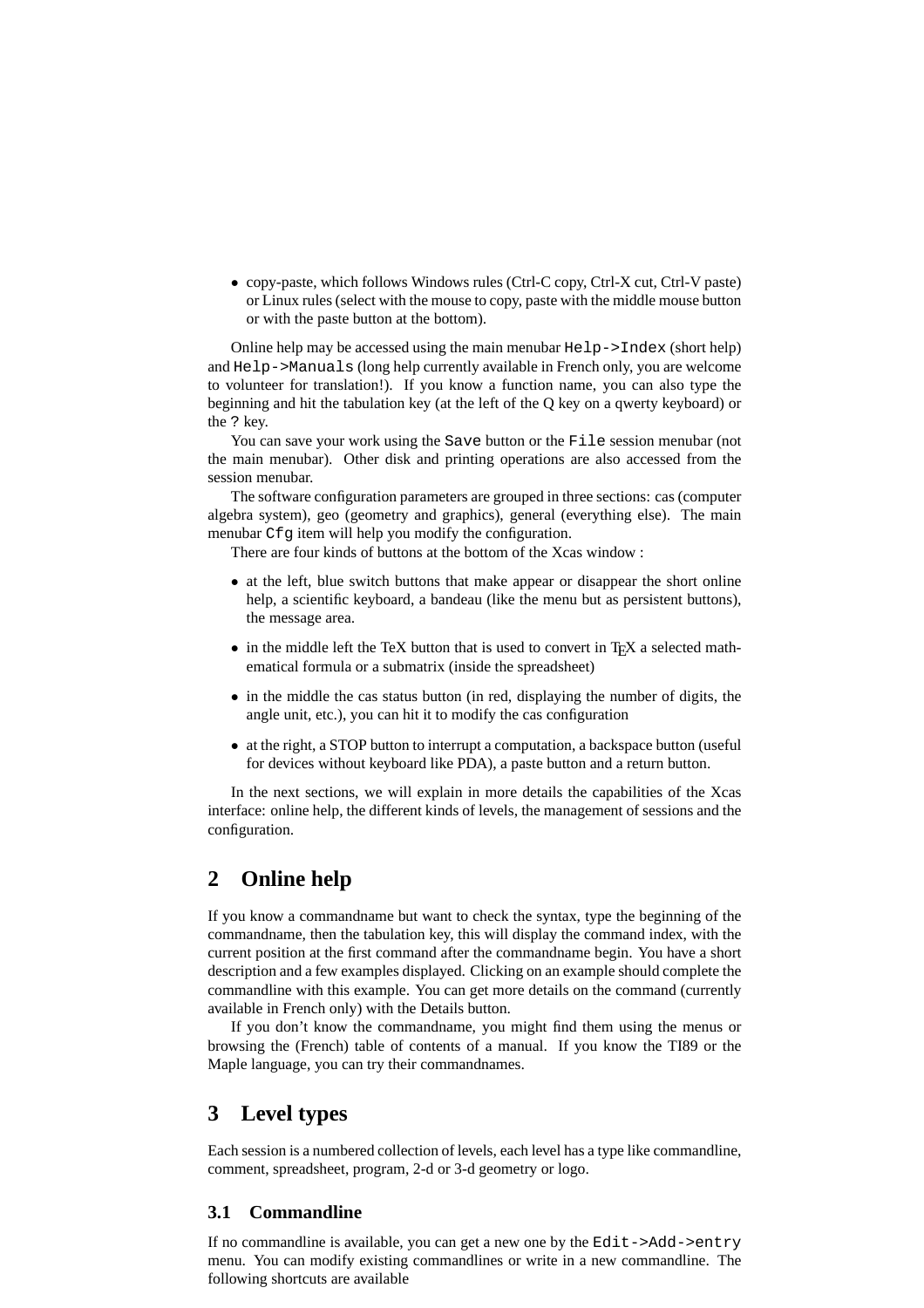- Tab: show completions
- Enter: parse and evaluate the current commandline. You can type Enter while the cursor is at any position. A new commandline will be added if it was the last level of the session or if the next level is not a commandline.
- shift-Enter: make a new line in the current commandline
- Ctrl-C: copy selection to clipboard
- Ctrl-V: paste clipboard
- Ctrl-X: cut and copy selection to clipboard
- Ctrl-U: erase commandline without copy in the clipboard
- Esc: erase commandline with copy in the clipboard
- Ctrl-Z: cancel last edit command
- up and down: move in the current commandline if it is a multiline commandline
- PageUp and PageDown: move to the previous or next level
- Ctrl-Up and Ctrl-Down replace the selection with the previous or next command that has been validated in a previous commandline (history saving mechanism).

When you evaluate a commandline, a log output will be displayed (written in blue over white by default), and the answer, which might be an equation or a graphic (2-d or 3-d) widget (if the answer is a graphic object. For lists, the decision is taken according to the type of the last object displayed).

If you do not want to see the answer displayed (for example if you store a large matrix in a variable), just finish your commandline by  $\cdot$  ;

### **3.2 Comments**

Comments are inserted using the Edit->Add->comment menu. They are by default written in green instead of red over white. Comments are not evaluated when pressing Enter (the effect is to put the cursor to the next level).

### **3.3 Programs**

Programs may be written in a commandline if they are one or two lines long, but for more complex programs, it is a good idea to put them in a separate program level, using the Edit->Add->program menu. This will open an editor in a new level.

The editor has its own menu, you can open or import an existing (program) file inside the current text, save or export the current program. You can also use the editor menu to insert programming structure. There are buttons to find the next occurence of a search string, to parse the current program (errors are displayed in the messages area) and to save the program (the current filename is displayed at the right of the save button).

The keywords of the language are highlighted. In Xcas programming mode, the tabulation key may be used for indentation (experimental feature).

Tip: before pressing the OK button, make sure the programming syntax is the right one (look in the status area, if you need to change the syntax, hit the red status button at the bottom middle).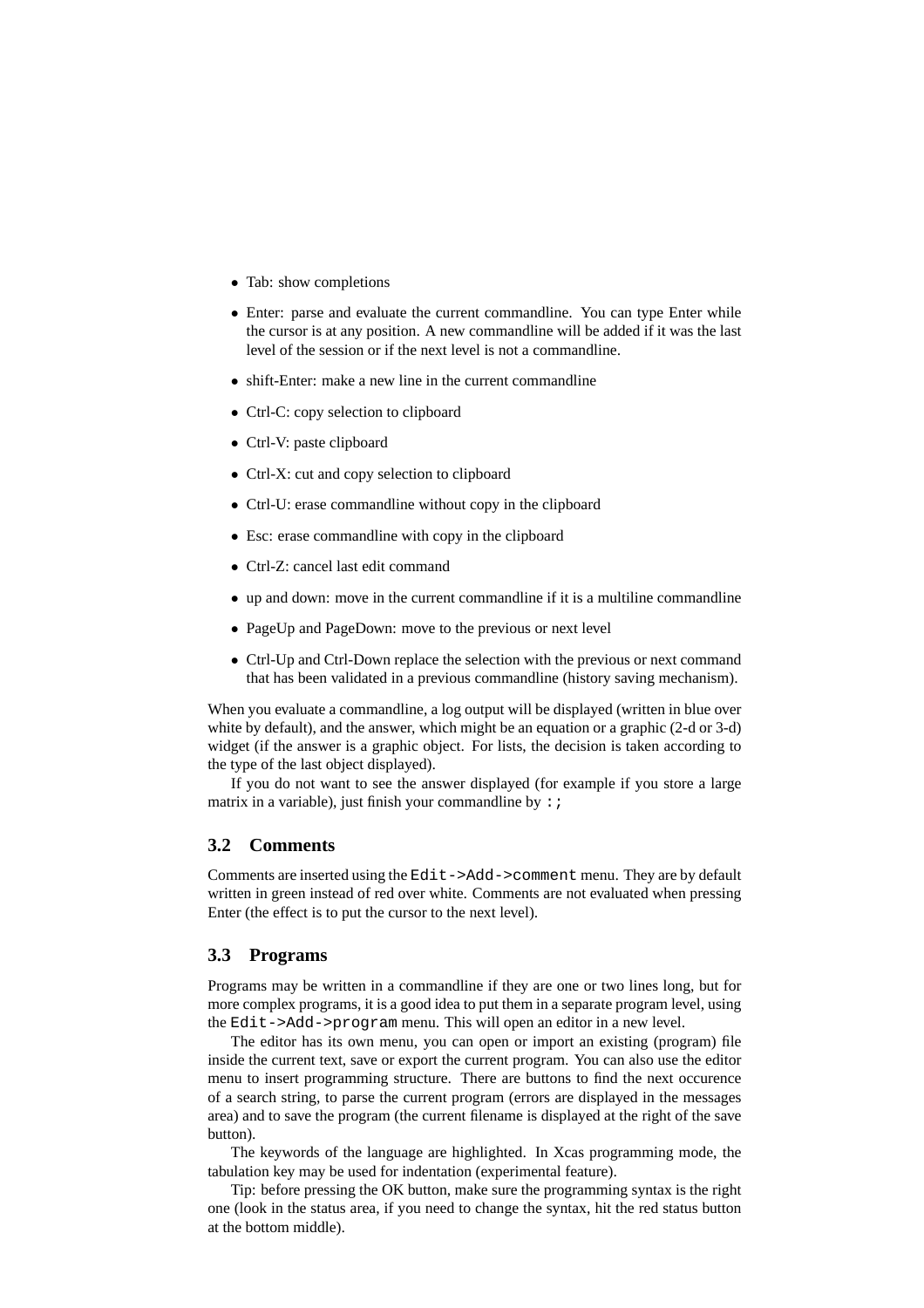## **3.4 Geometry and graphics**

A graphic output is made of a 2-d or 3-d scene with controls. A geometry session is the display of a graphic scene representing the objects of the commandlines that are on its left. You can use special objects called parameters to have interactive geometry, and in 2-d geometry, you can also move points. The Geo menu contains commands for geometry (whose names are in French).

#### **3.4.1 Common features**

A menu is available below the controls, it contains items to print and control the screen. You can export a graph to encapsulated postscript and to PNG (you must have the converting tools netpbm installed, this is installed by the Xcas installer under Windows).

Title and axis legends must be part of the command(s) that generate the graph or geometry window. For example, try this on a commandline

 $f(t)$ :=sin(t);title="Graph of f on a period", labels=["t","f(t)"],legend=["cm","m"],plot(f(t),t=-pi..pi)

The controls are common to 2-d, 3-d graphics or geometry. You can move left, right, up and down the window, redefine it using coordinates, zoom in and out, pause and restart an animation. In 2-d, the coordinates of the mouse are displayed while it is in the graphic area. In 3-d, you can rotate the representation along the current x, y, z axis with a mouse drag outside of the scene rendering, or by hitting the x,X, y,Y and z,Z key (when the focus is in the 3-d scene).

Note that the controls apply only to the visualization, not to the creation of graphic objects. For example, if you create a plot of a function, the discretisation parameters for this plot (e.g. minimal value for x) are fixed and will not change if you move the minimal visualisation value using the controls. You must recreate a graphical object if you did not choose correctly the parameters. For example if you run the command plot(sin(x)), the minimal value for computation of x will be the default value (Xmin from the Geo configuration). If you move the minimal value of  $x$  for visualization below Xmin, you will not see the plot there. To see the plot below Xmin, you would have to specify something like  $p \log(\sin(x), x = -20..0)$  and validate the commandline. This limitation does not apply to point, line and circles which will always be drawn if they are visible.

#### **3.4.2 2-d geometry**

Use the Edit->Add->geometry menu to make a new 2-d geometry session. This will open in a level a subsession at the left, the 2-d screen in the middle, and the controls at the right. If there are parameters, they will be below the controls at the right. The subsession is a list of commandline levels. Evaluation of a commandline level will automatically reevaluate all levels below (i.e. with a higher level number), therefore if you use one level to define an object and modify the definition of this object later, all objects depending on this object will be modified. Modification of a level defining a point or a 1-d parameter can be done interactively with the mouse either in the geometric screen or in the parameter area (below the controls).

The geometry level has a mode, which affects how the mouse behave. In point mode, the mouse can be used to define new points or segments. To define a new point, just click somewhere not near another point or segment. To define a segment, push the mouse button at the beginning, move the mouse, release the mouse at the end of the segment (if you release the mouse out of the screen, the segment will be cancelled). In pointer mode, you can move an existing point, push the mouse near the point (when the mouse is near enough, it will show a different cursor) and move the mouse, release it at the new postion. You can draw a few more complex object with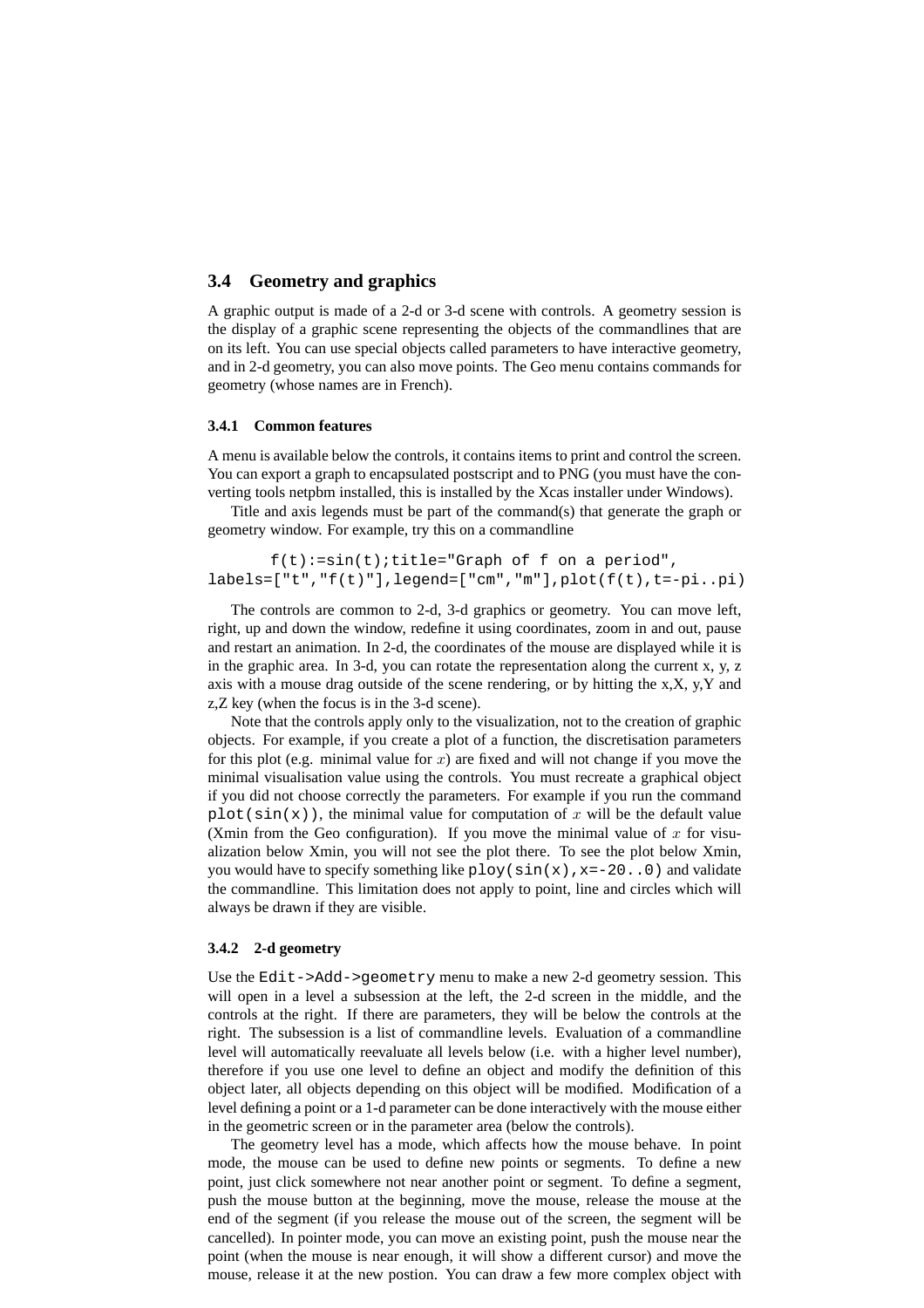the mouse using the other modes. You can also type Xcas commands (from the Geo menu) in a commandline level.

To erase a geometrical object, just select the levels in the subsession at the left, and use the Edit->Suppress levels menu.

For example, you can click three points with the mouse (in point mode), this will create 3 levels with definitions for points A,B,C. Then you can make the circle containing A, B, C with the circonscrit command (menu Geo->Circles) by entering the following command in the next commandline c:=circonscrit(A,B,C)

### **3.4.3 Parameters**

Parameters are real values which can move in a fixed interval, e.g. between -5 and +5. The real value may be changed by moving a cursor with the mouse below the controls at the right of the geometrical representation. There are two kinds of parameters: formal and numeric parameters. Formal parameters have a formal name which is used in all exact calculations, and a numeric value which is used for all numeric evaluations. They can be used to do a CAS proof of a geometrical theorem, while displaying a figure. Numerical parameters evaluate always to their numerical value.

To add a new parameter, use the Edit menu of the geometry level. For example, add a level with  $f(x) := a*x^2+b*x+c$  then define 3 parameters named a, b, c and add the command  $plot(f(x))$ , then move one of them. You can also add a level mini:=solve(diff(f(x),x)) and M:=point(mini[0],f(mini[0])) to display the minimum. Note that the coordinates of M are displayed in terms of a and b in the subsession at the left. You must add a level with e.g.  $evalf$  (coordonnees (M)) to see the current value.

#### **3.4.4 3-d geometry**

3-d geometry is based on the same principle than 2-d geometry: a subsession at the left and the representation in the middle. Mouse interaction outside the representation will change the viewpoint, inside the representation it will depending on the mode draw points, segments, ... according to the mouse plan displayed above (all mouse clicks are supposed to refer to this plan, which is perpendicular to the visualisation axis).

### **3.5 Spreadsheet**

Use the Edit->Add->spreadsheet menu to add a spreadsheet level. You will see a small configuration screen where you can change the number of rows/columns, if an attached graph is displayed, and also a variable name that you can use to get values from commandlines outside of the spreadsheet (using the matrix notation, e.g.  $a[1,2]$  will return the value of the cell at row 2, column 3 in xcas syntax mode, or at row 1, column 2 in other syntax modes). You can modify the spreadsheet configuration by hiting the status line above the cells or with the spreadsheet File->variable name menu later). If you have choosed to display the graph inside the spreadsheet configuration, it will dynamically display all cells that evaluate to a graphic object.

A cell may contain a fixed value (any valid Xcas object: integer, real, symbols, algebraic objects, strings, ...) or a formula depending on other cells. The syntax for formulas is the same as for many spreadsheet, begin with a =, then enter an algebraic expression where other cells are represented using a symbol made of the column name (e.g. A) and the row number (e.g. 1). When copying cells, cell dependance in a formula is considered relative unless you write a dollar (\$) sign before the column name or row number. You can enter an area instead of a cell name, an area is always a rectangular area, it is made of two cell names separated by .. representing opposite vertices of the rectangular area.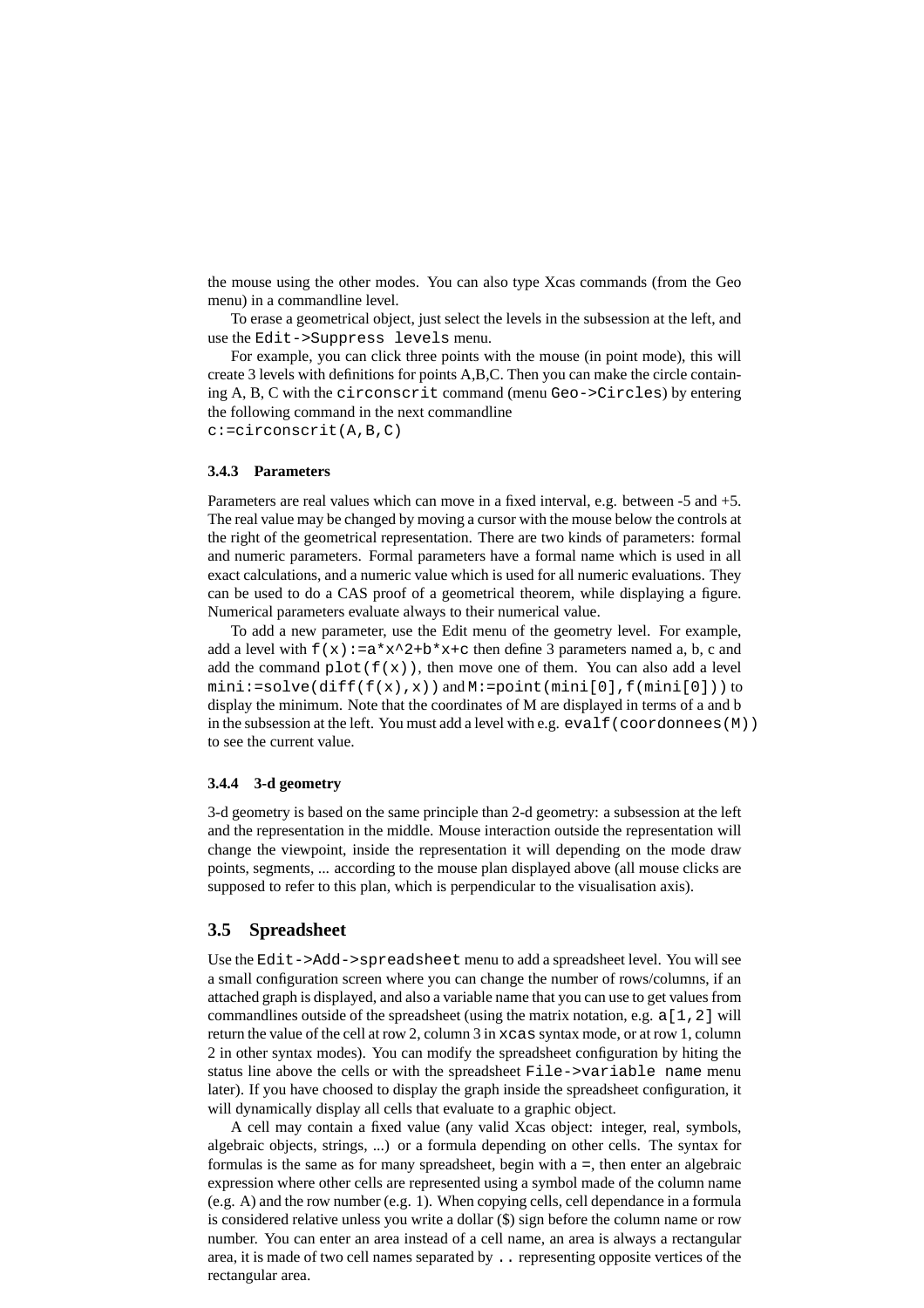To enter a new value or formula in a cell, click on the cell, then enter your value or formula with the keyboard. As soon as you type a normal character, the focus will move from the sheet to the commandline above the sheet. To help enter formula, you can use the mouse to select a cell or a cell area. Once the value or formula is correct press the enter key to validate it. You can cancel your edit at any time by pressing the Esc key.

To modify a cell value, click on the cell so that the value or formula is displayed in the commandline above, then click in the commandline, modify it and press Enter (or Esc to cancel).

You can move in the sheet using the mouse or the direction keys, or using the "goto" input value at the topleft of the sheet. Just enter a cell name then enter to move there. If the cell does not exist, the sheet will be enlarged to make it exist. You can also enter an area in the "goto" input value to select this area without the mouse. You must use the "goto" input value to make special selections that are not connected areas, for example A1..B3,D,F will "select" the tabular with rows 1 to 3 and columns A, B, D and F. You can copy and paste a rectangular area with the mouse like this: select the rectangular area with the mouse, click on the target cell, click on the commandline, type Ctrl-U to erase the previous value then click on the middle button and type enter.

If you want to copy a cell formula to an area of the spreadsheet, push the right bottom part cell (when the mouse is on the right area of the cell, it will display a different cursor) and move the mouse over the area you want to copy, then release the mouse. You can also copy cells using a menu item in the spreadsheet Edit menu, you can either copy to the left, or to the bottom, or to a rectangular area previously selected with the mouse (in this case the cell which was below the mouse when you pushed the button will be copied to the rectangular area).

The spreadsheet can be saved, exported, imported, etc. using the spreadsheet File menu. The spreadsheet is also saved as part of the session (but not as a standalone spreadsheet) when you save the whole session. When you load a session, the spreadsheet will not be evaled automatically, you must reeval it with the reeval button explicitely (or modify one cell).

Xcas does not provide filters for native binary spreadsheet formats, but you can import spreadsheet from other softwares or data using copy/paste or by saving them in the text CSV (comma separated values) format: cells values must always be separated by the same character e.g. a comma, and another character is used to start a new row like a newline. For example, you can select a spreadsheet area inside Open Office and paste it inside Xcas. If you want to import formulas instead of values, use the Tools->Option menu of Open Office, find the spreadsheet Display item and check Formulas. Select the area inside Open Office, then paste at the same upper left cell position inside Xcas. Alternatively you can save the spreadsheet in CSV format inside Open Office with the File->Save as menuitem, then select CSV in the choosebox below. Then inside Xcas, use the File->Insert CSV menu item, select the file, change the separators if Xcas made a bad guess. Note that Xcas must use row numerotation starting at 1 instead of 0 for Open Office CSV formula import (this is the default).

Click on the status line or select inside the Edit menu for configuration and sheet modifications operations. Configuration operations should be self-explanatory, except for matrix fill cells : when entering a matrix in the commandline, you can choose between two modes, either the matrix will fill a rectangular area of cells, or it will fill only one cell.

The Stats menu is useful to make statistic plots in the corresponding graph. When you make a graph using this menu, you will have to select the data area where the statistic function will be applied (e.g. a polygonplot on  $A1$ . B10) and a target cell. The target cell is a regular cell which was empty and will contain the formula defining the graphic object that will be displayed. If you check the value box, the graph will not change later, but if you don't check the value box and modify one data cell later, the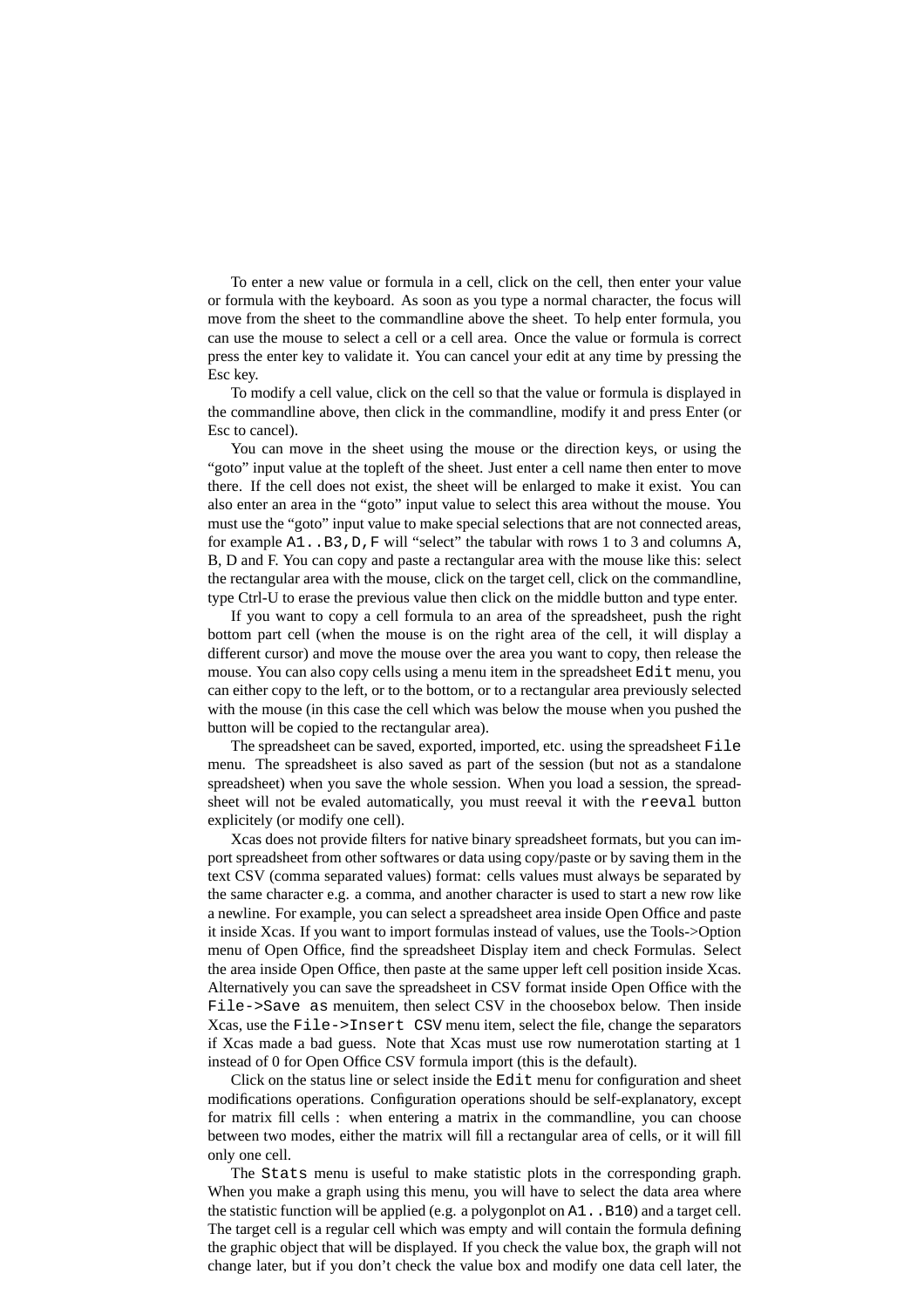graph will be updated like any cell depending on this data cell would be.

### **3.6 Logo**

To add a logo session, use the File->Add-> menu. A logo level is made of three parts, the graphic display in the middle, a subsession of commandlines at the left and an editor at the right. Commandlines are executed as in a main session (commandlines below an evaluated command are not reevaluated unlike in a geometry session). The editor records all commands.

In a logo level, you can pilot a turtle, giving it orders like forward 10 steps, turn left or right, etc. It will display a trace using a pen with a defined color. You can use any language construction of Xcas to program the turtle moves. The current language use French commandnames (e.g. avance=move forward, etc.), the most important commandnames are available by clicking on the buttonbar below the turtle screen (check that the cursor is on a commandline before clicking on the button corresponding to the command you want to enter). Most commands have a default argument (e.g. 10 for avance), if you want to add parameters, do not add parenthesis. Logo commands use the same syntax as the return statement, if you want to specify priorities, put parenthesis around the command and arguments, like this (hasard 10).

## **4 Session management**

Xcas may open different sessions, each with its own levels. You can move levels inside a session or inside different sessions.

You can move one level in the session, push the mouse on its level number and release it at the destination. If you want to move some contiguous levels, click on the first level, then shift-click on the last level (that is click on the mouse while pushing the shifT key). You can now move these levels by pushing the mouse in the selected area and release it at destination. You can also copy these levels in another session by moving the selection to the other session. You can delete the selected levels. You can paste the selected levels elsewhere by clicking with the middle mouse button on another level number. You can merge the selected levels in a single level. You can also group the selected levels in a section and give it a section name, sections may be folded or unfolded.

The File menu of a session will let you save/export/load/import a session in/from the current session. The Session menu from the top menu will let you insert a new session.

## **5 Configuration**

There are three main categories of configuration: CAS configuration for the computer algebra commands, geo configuration for the default graphic options when creating a new graph and general configuration for other configuration items (like colors or browser for help display, etc.). The first one is accessed by the red cas at the bottom middle. All configuration items are also accessible using the main Configuration menu.

## **6 Customization**

You can alter part of the main menubar, by editing a file named xcasmenu, either system-wide for the administrator (in the Xcas doc/en subdirectory), or for you only (in the directory where you start xcas ). The same applies for the Examples item,